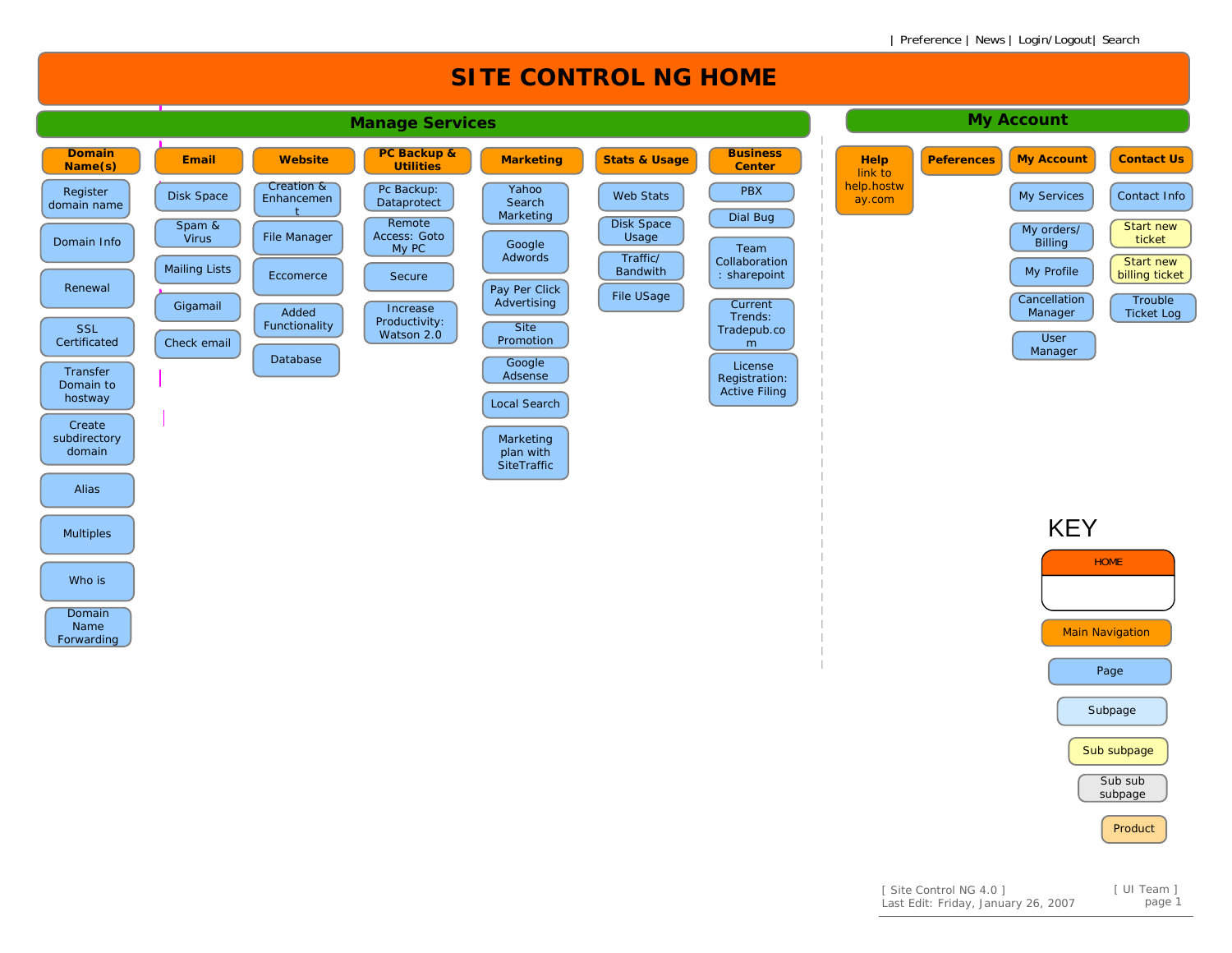## Overview page

## Top 10 FAQ

- 1. How do I access my email? (InterMail)
- 2. How do I publish a Web site?
- 3. Where do I administer my site?
- 4. How do I transfer my domain?
- 5. How do I find my user name and password?
- 6. Why can't I log into the MySQL admin page?
- 7. I am not receiving all of my mail. Why not?
- 8. What are Interland's nameservers?
- 9. Why was my WebTrends report not emailed to me? 10. How do I get demographics on my WebTrends Reports?

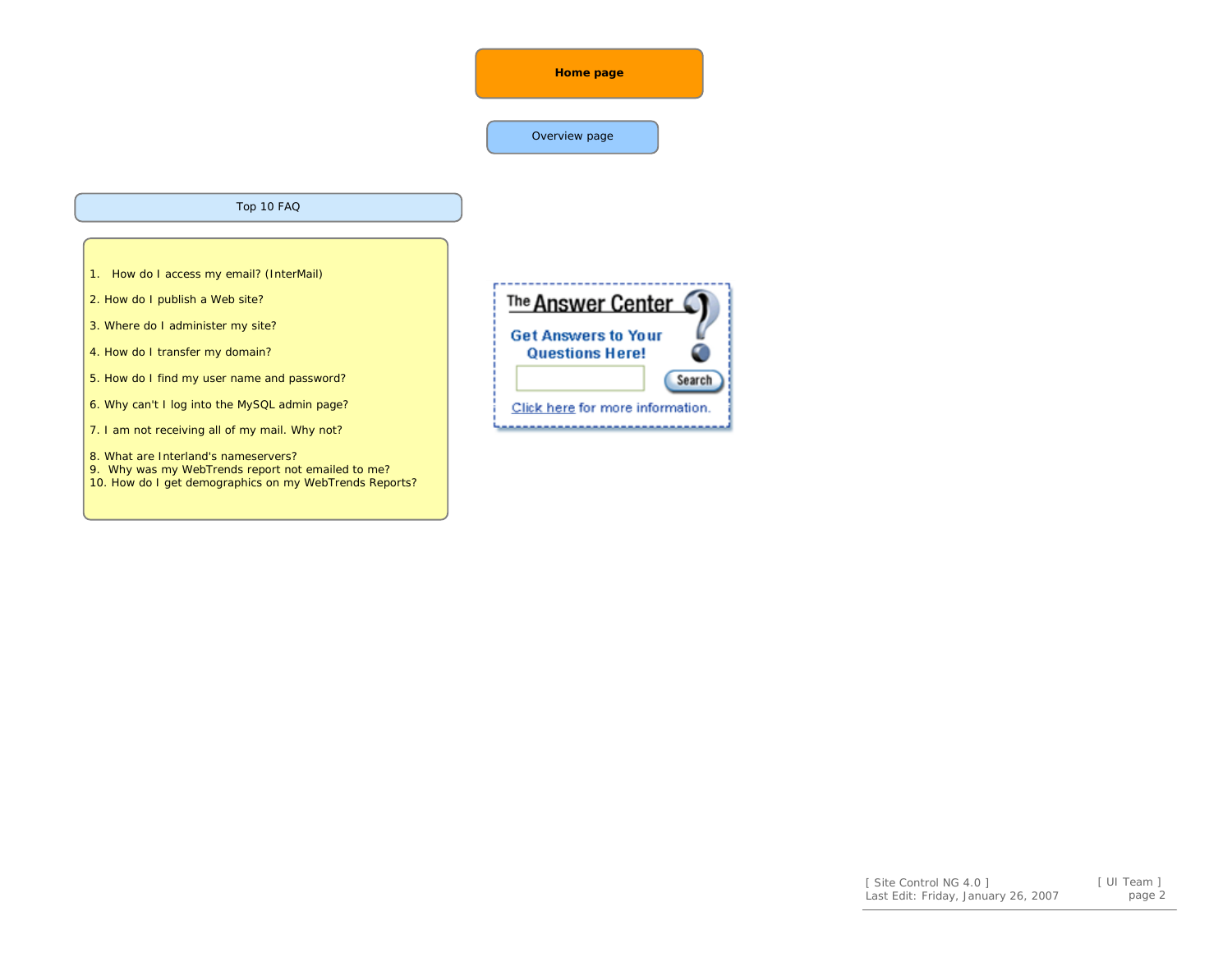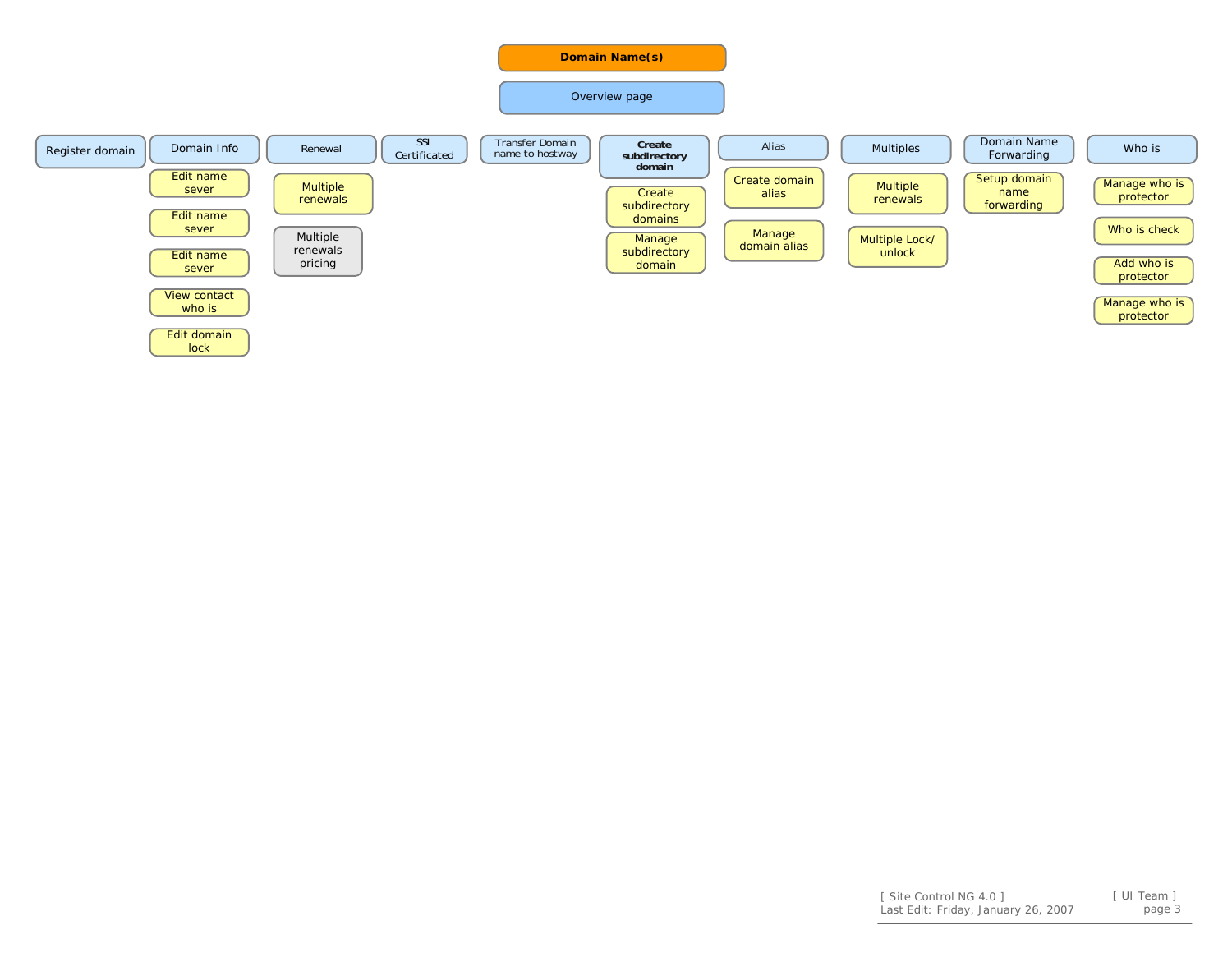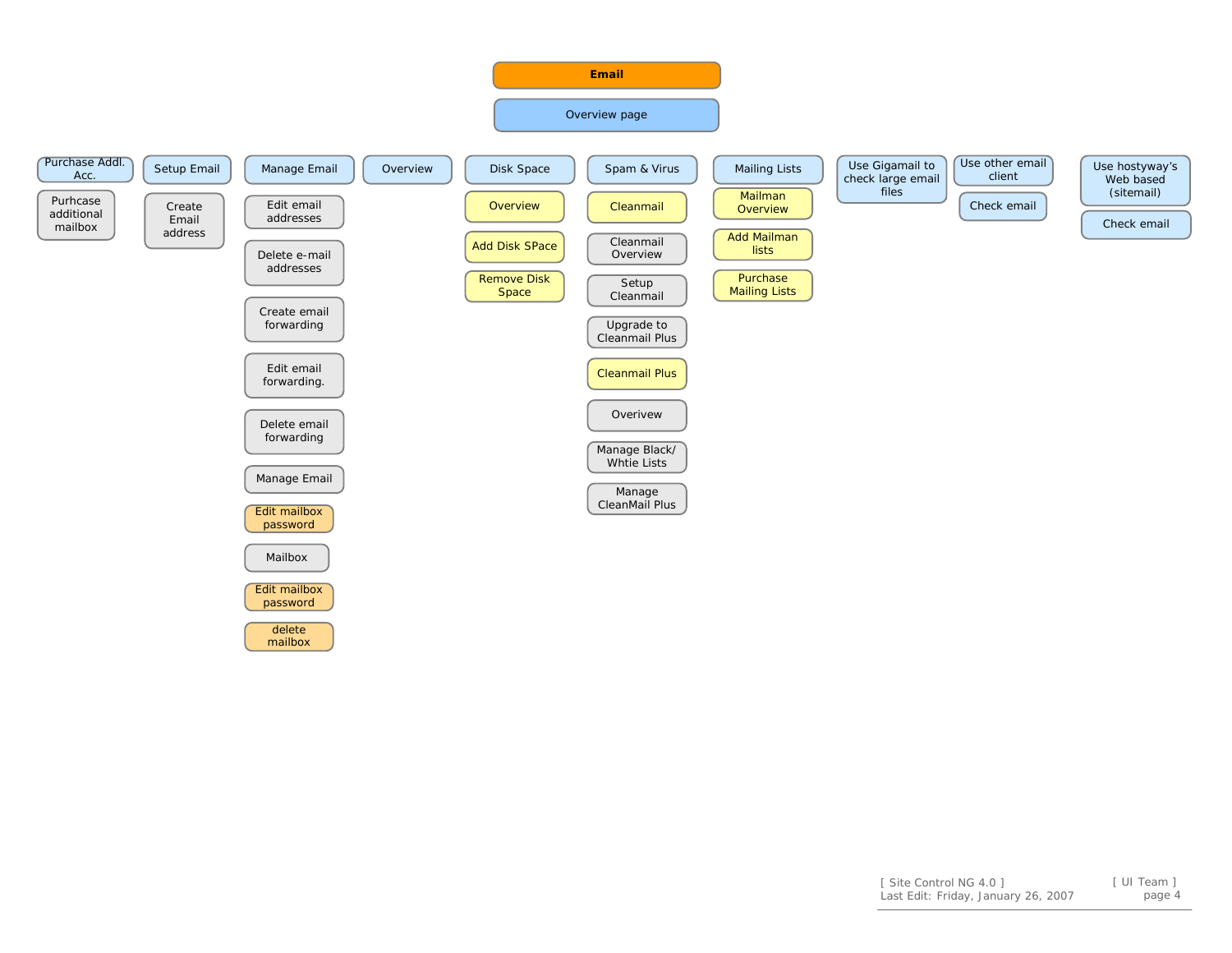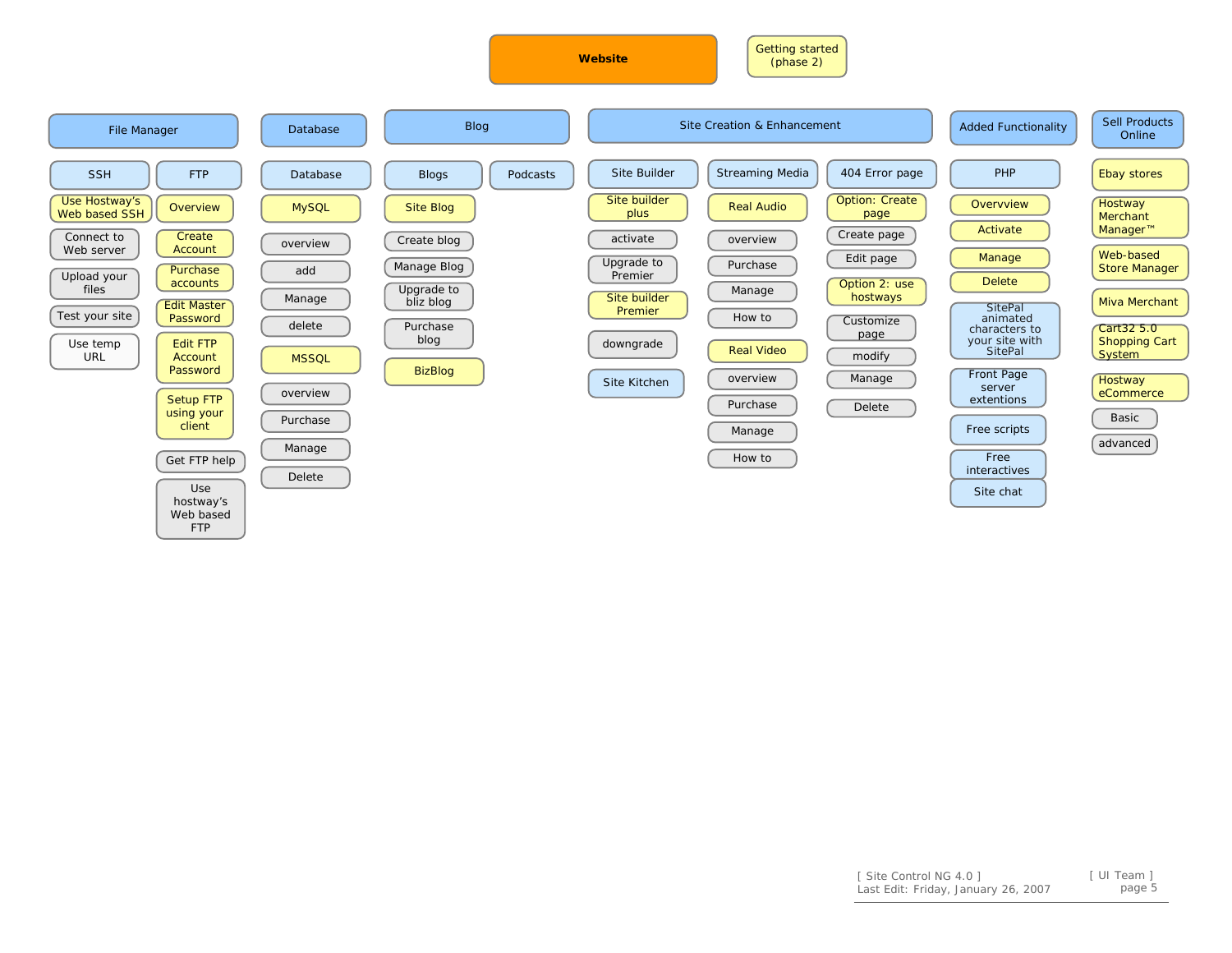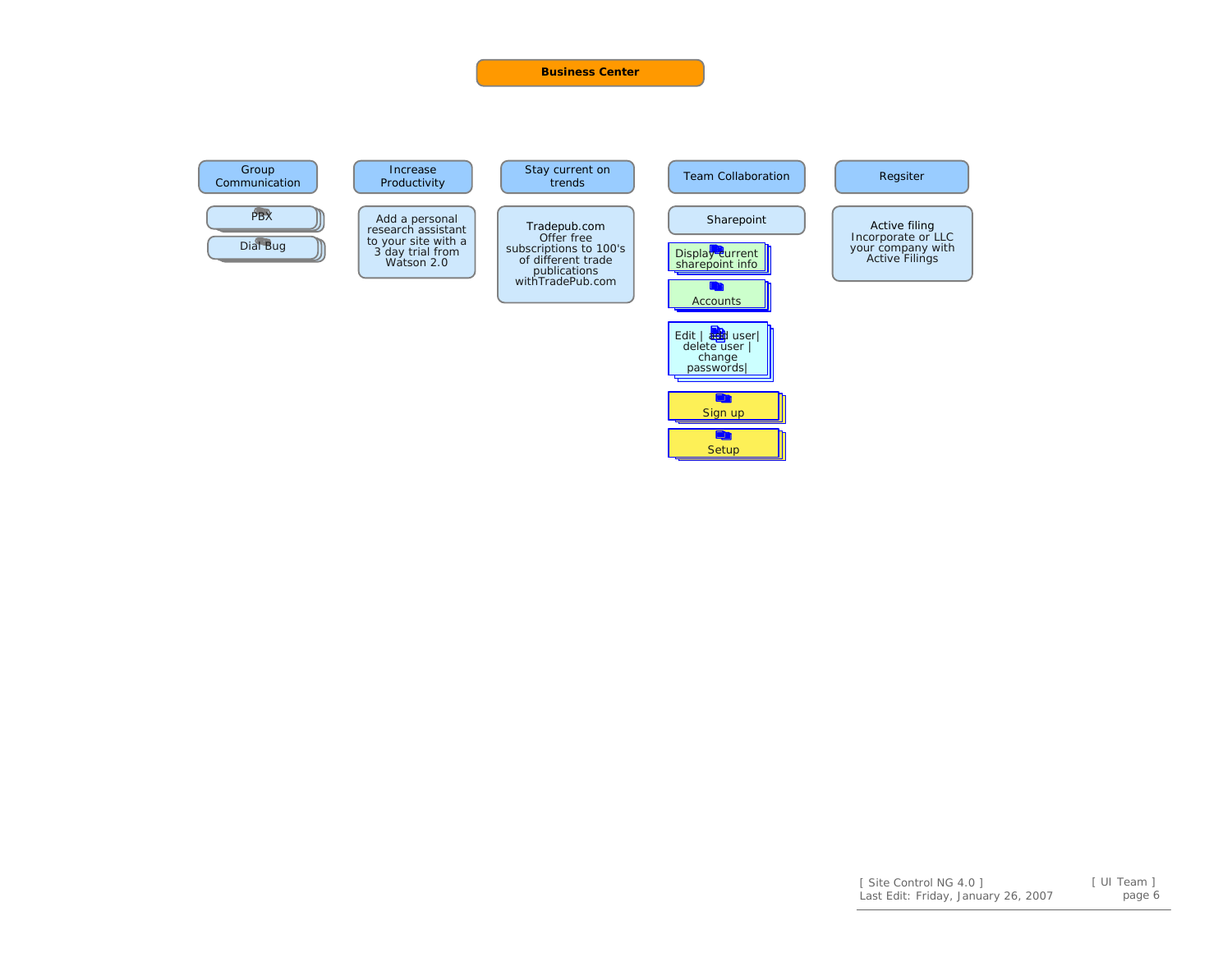| <b>PC Backup &amp; Utilities</b>           |               |
|--------------------------------------------|---------------|
| Overview                                   |               |
| Backup<br>Secure                           | <b>Access</b> |
| (SSL)<br>Dataproect<br><b>Certificates</b> | Go to my PC   |
| <b>Dedicated IP</b>                        |               |
| Overview                                   |               |
| Purchase                                   |               |
| Manage                                     |               |
| Delete                                     |               |

## KEY



| [ Site Control NG 4.0 ]             | 「 UI Team 1 |
|-------------------------------------|-------------|
| Last Edit: Friday, January 26, 2007 | page 7      |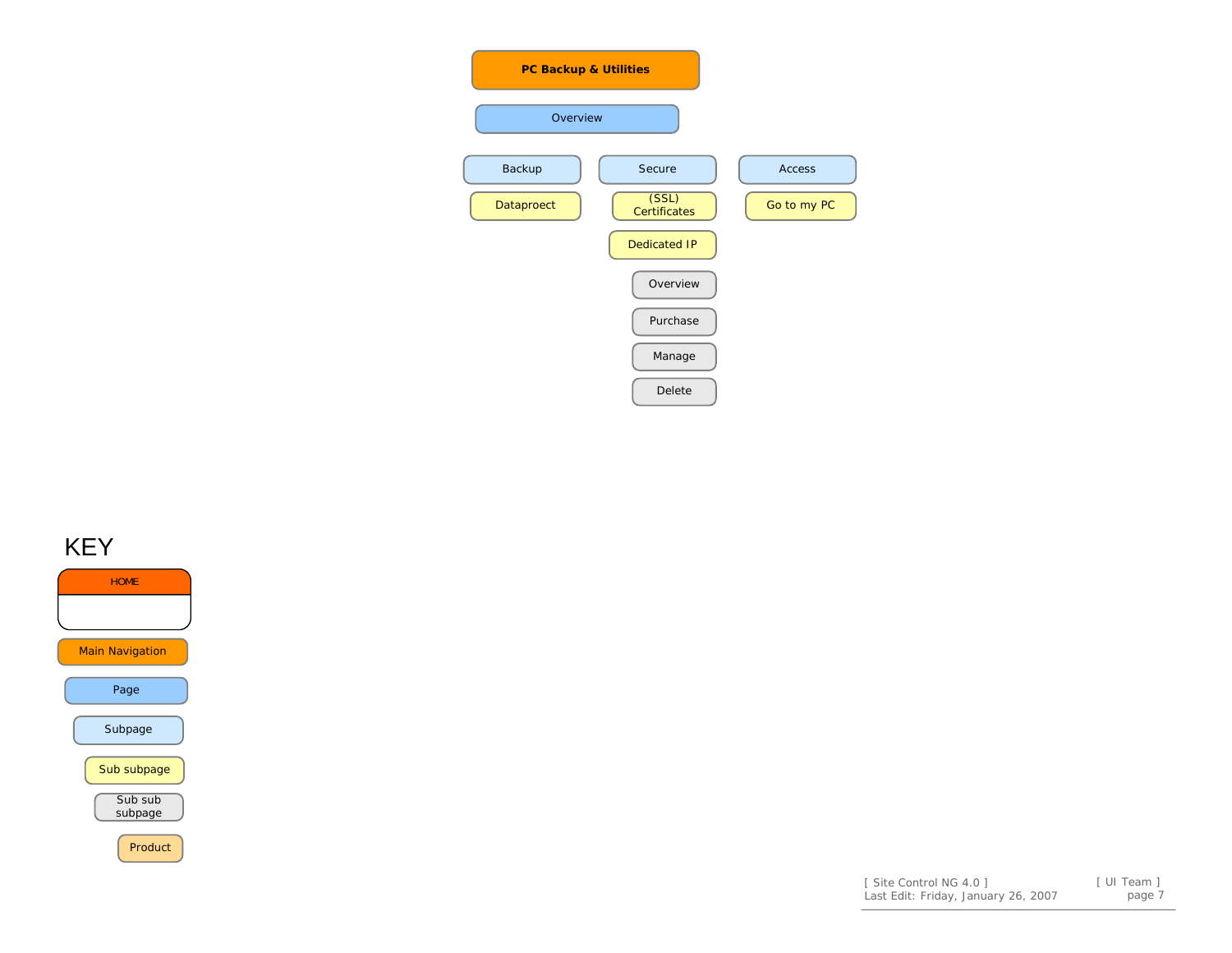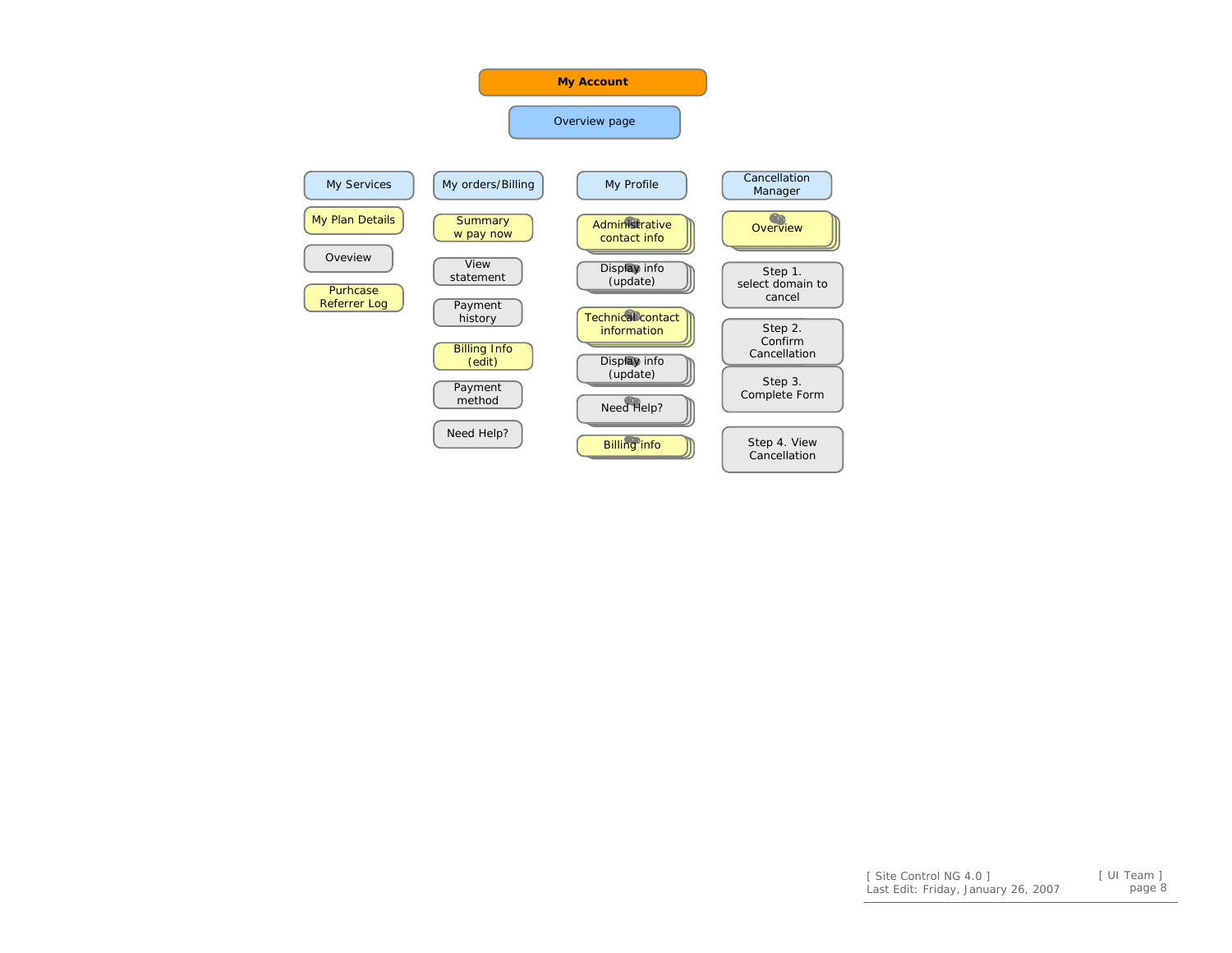